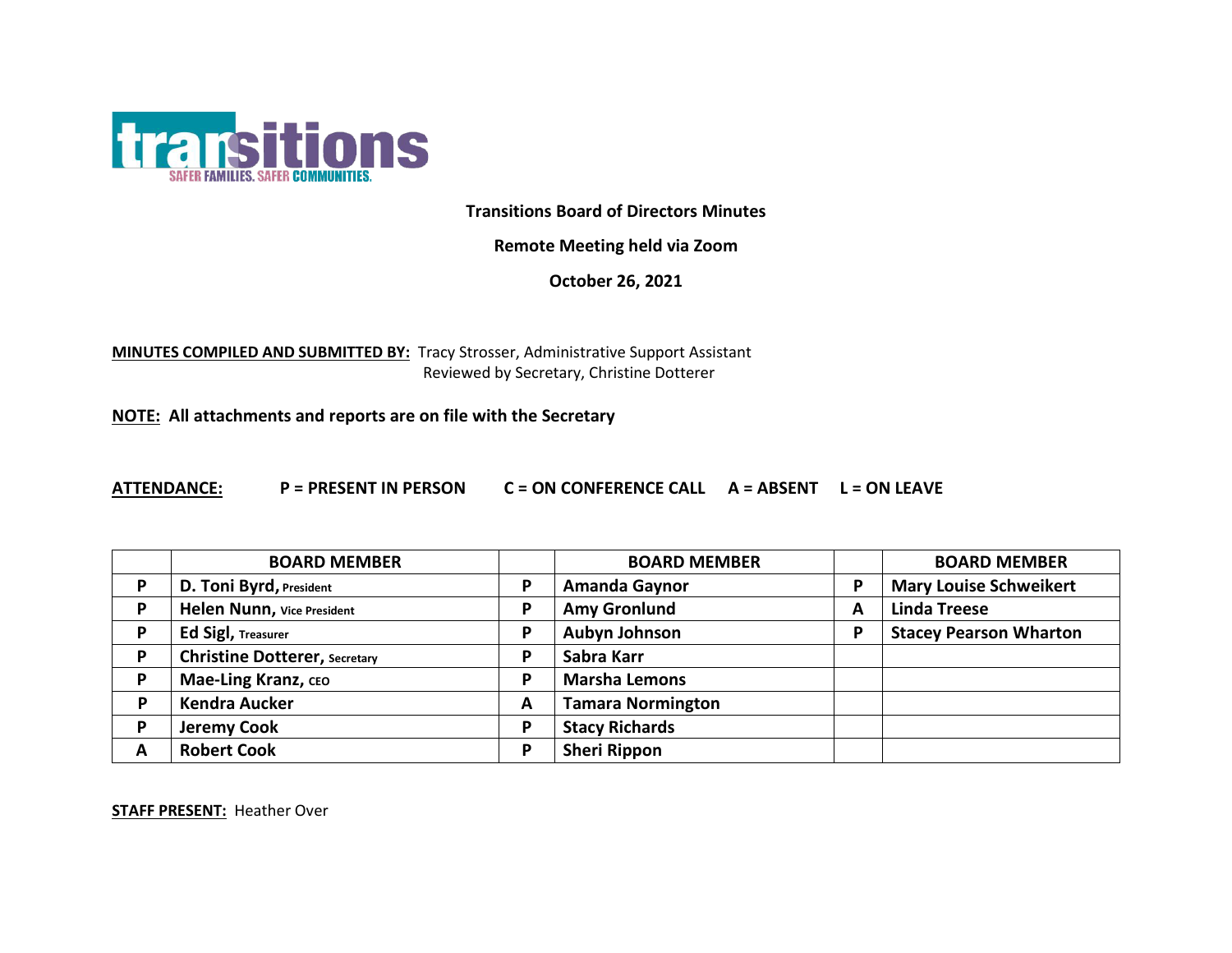## Transitions Board of Directors Meeting Minutes

Remote Meeting held via Zoom

| <b>AGENDA ITEM/SUBJECT</b>                                                                | <b>DISCUSSION SUMMARY</b>                                                                                                                                                                                                                                                                                                                                                                                                                                                                                                                                                                                                                                                                | <b>ACTION AND REQUIRED FOLLOW-</b><br><b>UP</b>                                                                                                         |
|-------------------------------------------------------------------------------------------|------------------------------------------------------------------------------------------------------------------------------------------------------------------------------------------------------------------------------------------------------------------------------------------------------------------------------------------------------------------------------------------------------------------------------------------------------------------------------------------------------------------------------------------------------------------------------------------------------------------------------------------------------------------------------------------|---------------------------------------------------------------------------------------------------------------------------------------------------------|
| <b>CALL TO ORDER</b><br>(D. Toni Byrd)                                                    | The Meeting was called to order at 7:02 pm by Board President<br>D. Toni Byrd.                                                                                                                                                                                                                                                                                                                                                                                                                                                                                                                                                                                                           |                                                                                                                                                         |
| <b>ROLL CALL</b>                                                                          | Christine Dotterer, the Secretary, took roll call.                                                                                                                                                                                                                                                                                                                                                                                                                                                                                                                                                                                                                                       |                                                                                                                                                         |
| <b>Grants &amp; Compliance</b><br><b>Overview</b><br>(Heather Over)                       | Heather Over, Grants and Compliance Director, gave an overview of<br>her day-to-day duties.<br>Heather's first responsibility is Grant Manager, writing<br>$\bullet$<br>applications and programmatic grants.<br>Heather works directly with the Fiscal Department.<br>$\bullet$<br>Developing programs within Transitions that need to be<br>$\bullet$<br>expanded.<br>Ensures our policies align with PCAR, PCADV and, PANO<br>standards.<br>Heather also oversees HR, which encompasses; hiring,<br>training, grievances, coaching, and supervision.<br>The challenge is spending much of the time filling the many<br>$\bullet$<br>openings with few applications to fill the roles. |                                                                                                                                                         |
| <b>SECRETARY'S REPORT</b><br>(Christine Dotterer)<br>Approval of Minutes from<br>09/28/21 | Minutes were previously distributed. No additions or corrections<br>were noted.                                                                                                                                                                                                                                                                                                                                                                                                                                                                                                                                                                                                          | Motion by Amy Gronlund: To accept<br>the Minutes of the September 28,<br>2021 Board Meeting as presented.<br>Seconded by Helen Nunn.<br>Motion carried. |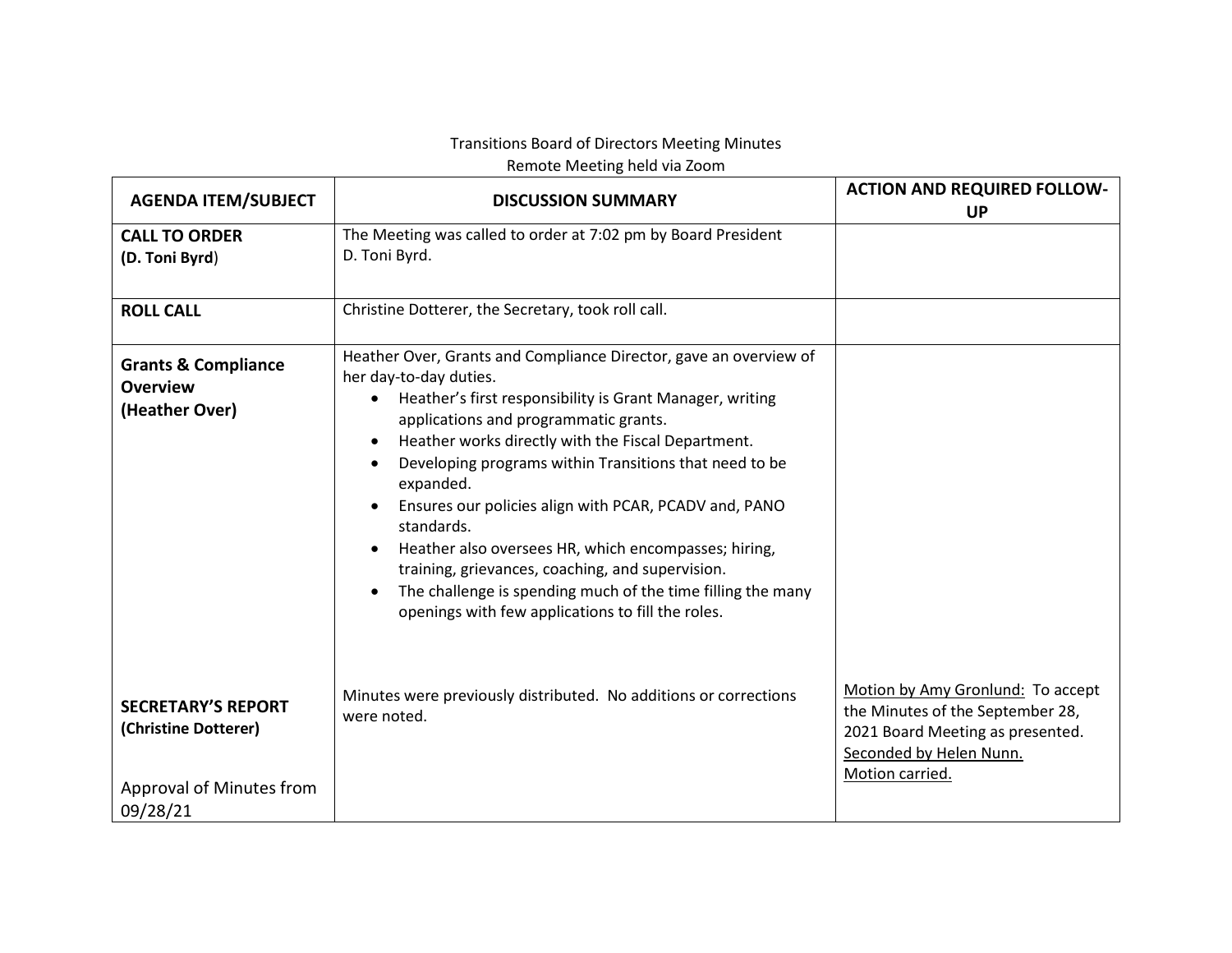| <b>TREASURER'S REPORT</b>           | Mae-Ling and Ed Presented a Variance Dashboard PowerPoint. The          | Motion by Kendra Aucker: To accept    |
|-------------------------------------|-------------------------------------------------------------------------|---------------------------------------|
| (Ed Sigl and Mae-Ling Kranz)        | summary is intended to provide an abridged overview of the finances     | the Treasurer's Report for September  |
|                                     | of the agency. The Financial Summary contained the following slides:    | 2021, as presented.                   |
| <b>Approval of Variance Reports</b> | Key Takeaways<br>$\bullet$                                              | Seconded by Christine Dotterer.       |
|                                     | We are right on target.<br>$\circ$                                      | Motion carried.                       |
|                                     | <b>Total Assets</b><br>$\bullet$                                        |                                       |
|                                     | Our operating cash is greater 9/2021 than 9/2020.<br>$\circ$            |                                       |
|                                     | Budget vs. Actual (Month and Year)<br>$\bullet$                         |                                       |
|                                     | o Income is greater than what was budgeted.                             |                                       |
|                                     | <b>Balance Sheet</b>                                                    |                                       |
|                                     | The cash is stays in the organization and ends up in<br>$\circ$         |                                       |
|                                     | Deposit accounts.                                                       |                                       |
|                                     | <b>Accounts Receivable</b>                                              |                                       |
|                                     | <b>Expense Dashboard Overview</b>                                       |                                       |
|                                     | No change from the previous month.<br>$\circ$                           |                                       |
|                                     | Revenue vs. Expenses (Actual)                                           |                                       |
|                                     | We are showing a small net income.<br>$\circ$                           |                                       |
|                                     | The Variance dashboard was previously distributed to the Board.         |                                       |
|                                     |                                                                         |                                       |
| <b>CEO/AGENCY REPORTS</b>           | CEO and Agency reports for September 2021 were distributed to the       | Members should read Mae-Ling's and    |
| (Mae-Ling Kranz)                    | Board previously. Mae-Ling highlighted:                                 | the other staff's reports and contact |
|                                     | We are struggling with finding and hiring the right people<br>$\bullet$ | Mae-Ling with any questions.          |
|                                     | and with the supply chain.                                              |                                       |
|                                     | We are working hard to serve as many clients as possible.<br>$\bullet$  |                                       |
|                                     | The Annual Appeal is approaching, and we are requesting 3<br>$\bullet$  |                                       |
|                                     | or 4 new names from Board Members to build our donor list.              |                                       |
|                                     | We are asking the Board Members to write personal notes<br>$\bullet$    |                                       |
|                                     | on the Annual Appeal letter.                                            |                                       |
|                                     | The VOCA funds helped us with repairs and vehicles.<br>$\bullet$        |                                       |
|                                     | You will find the quarterly newsletter in the packet.<br>$\bullet$      |                                       |
|                                     | The quarterly Dashboard of statistics shows an increase in<br>$\bullet$ |                                       |
|                                     | requests.                                                               |                                       |
|                                     |                                                                         |                                       |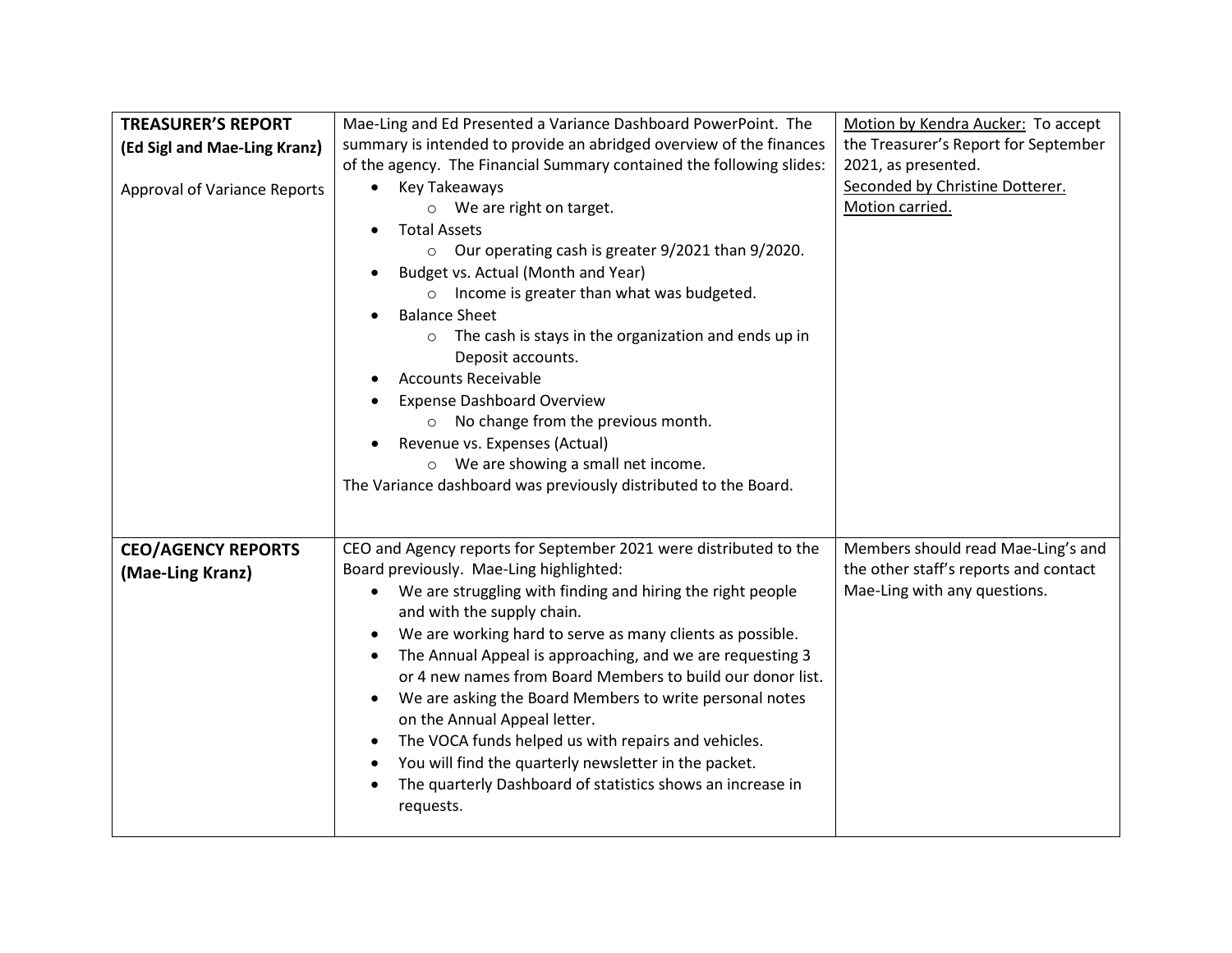| <b>STANDING COMMITTEE</b>                              |                                                                                                                                                                                                                                                                                                                                                                                                                                                                                                                                                                                                                                                                                                                                                                                           |  |
|--------------------------------------------------------|-------------------------------------------------------------------------------------------------------------------------------------------------------------------------------------------------------------------------------------------------------------------------------------------------------------------------------------------------------------------------------------------------------------------------------------------------------------------------------------------------------------------------------------------------------------------------------------------------------------------------------------------------------------------------------------------------------------------------------------------------------------------------------------------|--|
| <b>REPORTS</b>                                         |                                                                                                                                                                                                                                                                                                                                                                                                                                                                                                                                                                                                                                                                                                                                                                                           |  |
| Auction<br>(Sheri Rippon)                              | No report submitted                                                                                                                                                                                                                                                                                                                                                                                                                                                                                                                                                                                                                                                                                                                                                                       |  |
| Development and Public<br>Relations<br>(Marsha Lemons) | No report submitted                                                                                                                                                                                                                                                                                                                                                                                                                                                                                                                                                                                                                                                                                                                                                                       |  |
| Finance<br>(Ed Sigl/Mae-Ling Kranz)                    | Please see Treasurer's Report.                                                                                                                                                                                                                                                                                                                                                                                                                                                                                                                                                                                                                                                                                                                                                            |  |
| Governance<br>(Mary Louise Schweikert)                 | The Board Satisfaction Survey was presented.<br><b>Board Education:</b><br>$\bullet$<br>CEO's long-term vision for Transitions, as well<br>$\circ$<br>discussion of potential changes.<br>CEO's expectations for the Board.<br>$\circ$<br>Review and evaluations of New Member Orientation.<br>$\circ$<br>Review and discussion of project and activity<br>$\circ$<br>effectiveness and lessons learned throughout the<br>year.<br><b>Board Composition:</b><br>$\bullet$<br>Ethic/racial, generational, gender, and geographic<br>$\circ$<br>diversity of the Board membership.<br><b>Board Operations:</b><br>$\bullet$<br>Role of Executive and Governance Committees in<br>$\circ$<br>Board operations.<br>Timeline for and value of information shared with<br>$\circ$<br>the Board. |  |